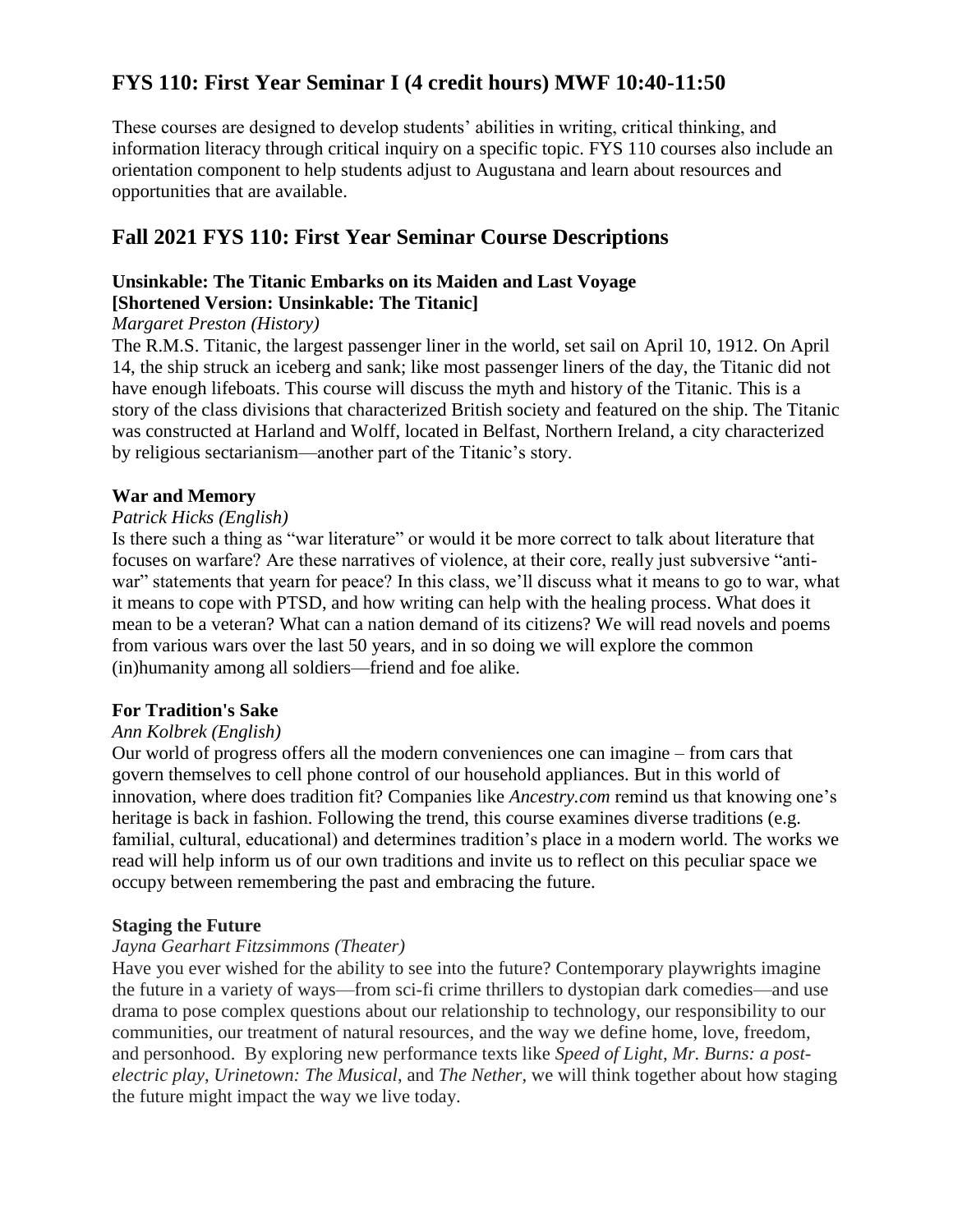# **The Curies, a Remarkable Family**

### *Amy Engebretson (Physics)*

Members of the Curie family were awarded a total of three Nobel Prizes in nuclear physics and chemistry. In addition to their scientific research, the Curies were very engaged in the world around them. They felt a deep civic responsibility to France and Marie's native Poland. As we trace this remarkable family's history, we will discuss the responsibility of scientists for the uses of their research, the effect of honors on research, the challenges faced by women scientists, the strength gained through family ties and other topics. We will also discuss the science behind the many discoveries of the Curies.

# **WTF, English?**

#### *Daniel Gerling (English)*

Why the fuss? Is texting indeed eroding language? Is "y'all" improper? Is politically correct language obscuring the truth? What does the MPAA mean when they tell us a movie contains "some language"? Is academic English necessary to communicate certain ideas, or is it merely for prestige? This course considers consequential debates in the way we use language today and asks you to determine where it should go from here. We'll research similar debates in the history of English and look at comparative disputes in other languages to the end of gaining a richer understanding of English and its future. Our readings and discussions will intersect with class, race, gender, and sexuality as we analyze contemporary ethical dilemmas centered around language.

# **Verdier: The Ideals by which We Wish to Live Our Lives**

#### *JJ Gohl (English)*

Responsibility. Courage. Compassion. Honesty. Friendship. Faith. Persistence. As students begin their educational journey at Augustana, we will delve into the virtues and values that have guided individuals and communities throughout history. This seminar will highlight writings from Teddy Roosevelt, Babe Ruth, William J Bennett, the Dalai Lama, Krista Tippett, Ralph Waldo Emerson, Mother Teresa, Margaret Edson, and campus pastor Paul Rohde. We will analyze how traits of good character fit with Augustana's five core values: Christian, Liberal Arts, Excellence, Community, and Service. We will discuss how these values build a sturdy foundation and become a compass for the way we wish to live our lives.

#### **The Rise and Fall of Nations**

#### *Cory Conover (History)*

What makes a country great? What factors cause the decay or even collapse of societies? To understand the dynamics of creation and destruction, this class analyzes examples drawn from history--including the Greeks, Romans, the British Empire, and Nazi Germany. We will think broadly to consider culture, economy, military, politics, and natural resources. With these lessons, we examine the present to assess the fates of nations today.

#### **Keep Calm and Solve for x**

#### *Martha Gregg (Mathematics)*

Math: what has it done for you lately? Math is essential to many of the technological advances that make our modern lives longer, better, and richer. We'll learn about some of those advances and the mathematical engines that drive them – how game theory saves lives by optimizing kidney exchanges, how graph theory makes your internet searches more efficient, why understanding conditional probability is important to making decisions about medical treatment. Disclaimer: this is not a math class; there is no mathematical prerequisite, and no computational work will be graded (although we may actually compute a few things)!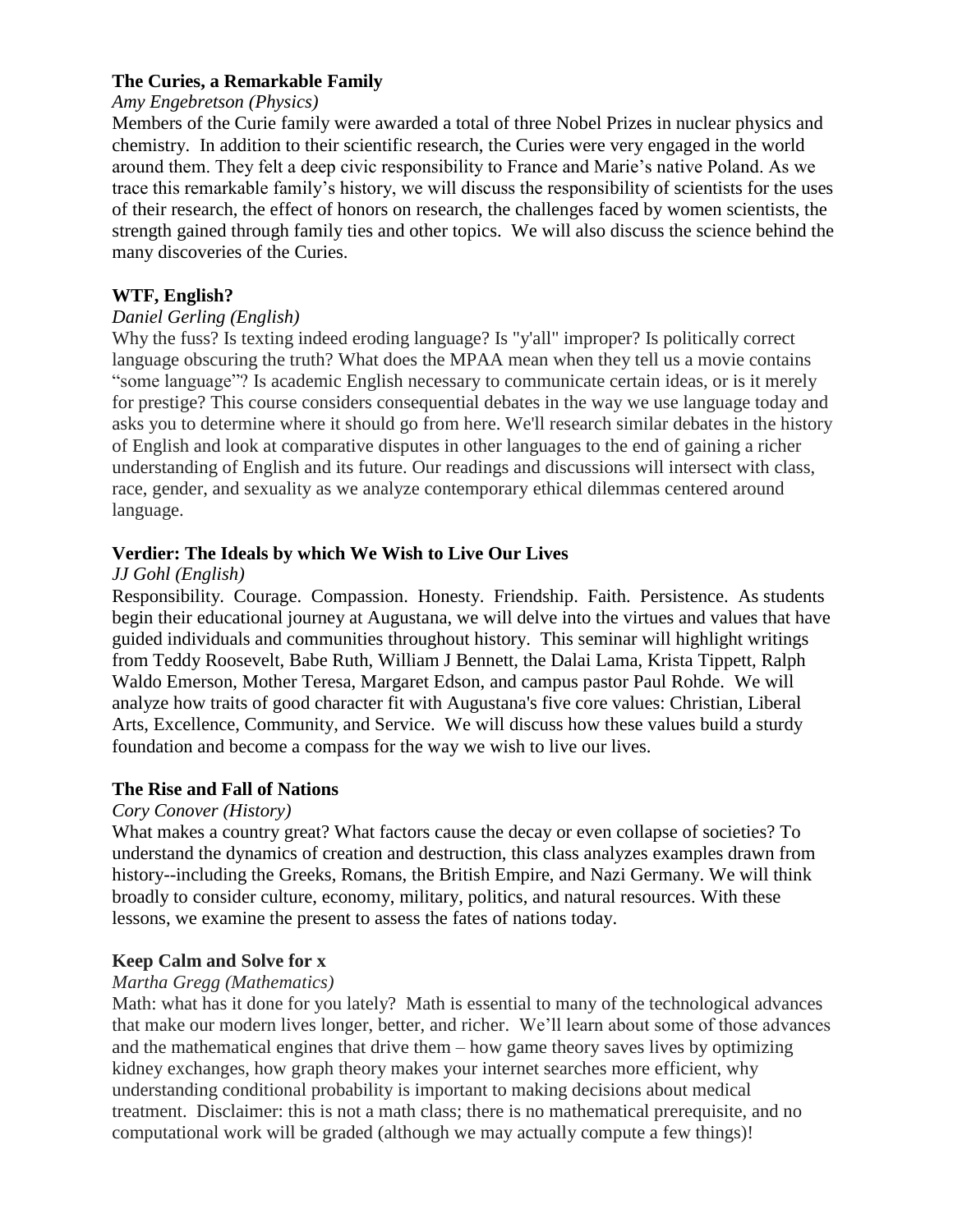# **Journeys of Discovery in the New World [Shortened title: Journeys of Discovery]**

# *Michael Rueter* (*Spanish*)

We examine how experiencing cultural difference can alter one's sense of self as well as one's relationship with the world and the Other. We focus on two narratives of journeys into the Americas: a 16th-century Spanish explorer's tale and a 20th-century novel. Our consideration of these narratives examines how such journeys result in clashing world-views and a reimagining of the self. We explore such questions as: How can we best demonstrate awareness and respect to the Other? How do we proceed once our own vulnerabilities are exposed? What is the value of our journeys' lessons upon returning to our place of origin?

# **Get Lost: The Art of Wandering**

# *Beth Boyens (English)*

Wandering in the unknown has occupied the minds of explorers, philosophers, artists, and writers for centuries, yet we are often expected to know exactly where we are going and how we will get there. In this course, we will consider connotations and social constructions of wandering, being lost, and purposeful traveling; orientation and disorientation; crossable borders and impenetrable barriers. Examining the writings of those who brave the wilderness, map the unreadable, lose themselves in the unfamiliar, and wander the landscape of the mind, we will ultimately explore what wandering and getting lost has to do with vocation, education, inquiry, and discovery.

# **Robot Love and Mythology in Film**

#### *Rocki Wentzel (Classics)*

The myth of Pygmalion tells of a sculptor who creates a beautiful and lifelike statue with which he falls in love. The goddess of love, Aphrodite, eventually brings the statue to life. The Pygmalion myth and its themes frequently emerge in films about humans and their often complicated relationships with technological beings, such as robots and AIs. In this course, we will examine the ways in which the story of Pygmalion and related myths, such as those of Narcissus, Pandora, and Daedalus, illuminate questions about creativity, technology, and love. Films we will study include *Blade Runner 2049*, *Ex Machina*, and *Her*.

# **Relentless Forward Progress**

# *Emily Wanless (Government)*

Increasingly, people are pushing the boundaries of what they think is possible, testing themselves in a sport that demands an incredible amount of physical and mental grit. As such, the world of ultramarathoning is exploding, with new races created and distances achieved every weekend. An ultramarathon is any race longer than the marathon's 26 miles and 385 yards but typically range from 50 kilometers to 100 miles. This course will explore a number of facets of ultrarunning, from the history and evolution of the sport to the science of training and race strategy, iconic races and athletes, and "the why" behind the whole thing.

# **Truth is Out There? Conspiracies**

#### *Michael Nitz (Communications)*

Why do people believe weird things? A significant percentage of Americans do not believe a) that we landed on the moon, b) that terrorists acted alone on 9/11, c) that the Kennedys (both Robert and John) were killed by lone gunmen, d) that the Denver airport is safe or e) that contrails from jets aren't government experiments. This FYS course will utilize the tools of critical thinking, communication and effective writing to analyze these conspiracy theories. We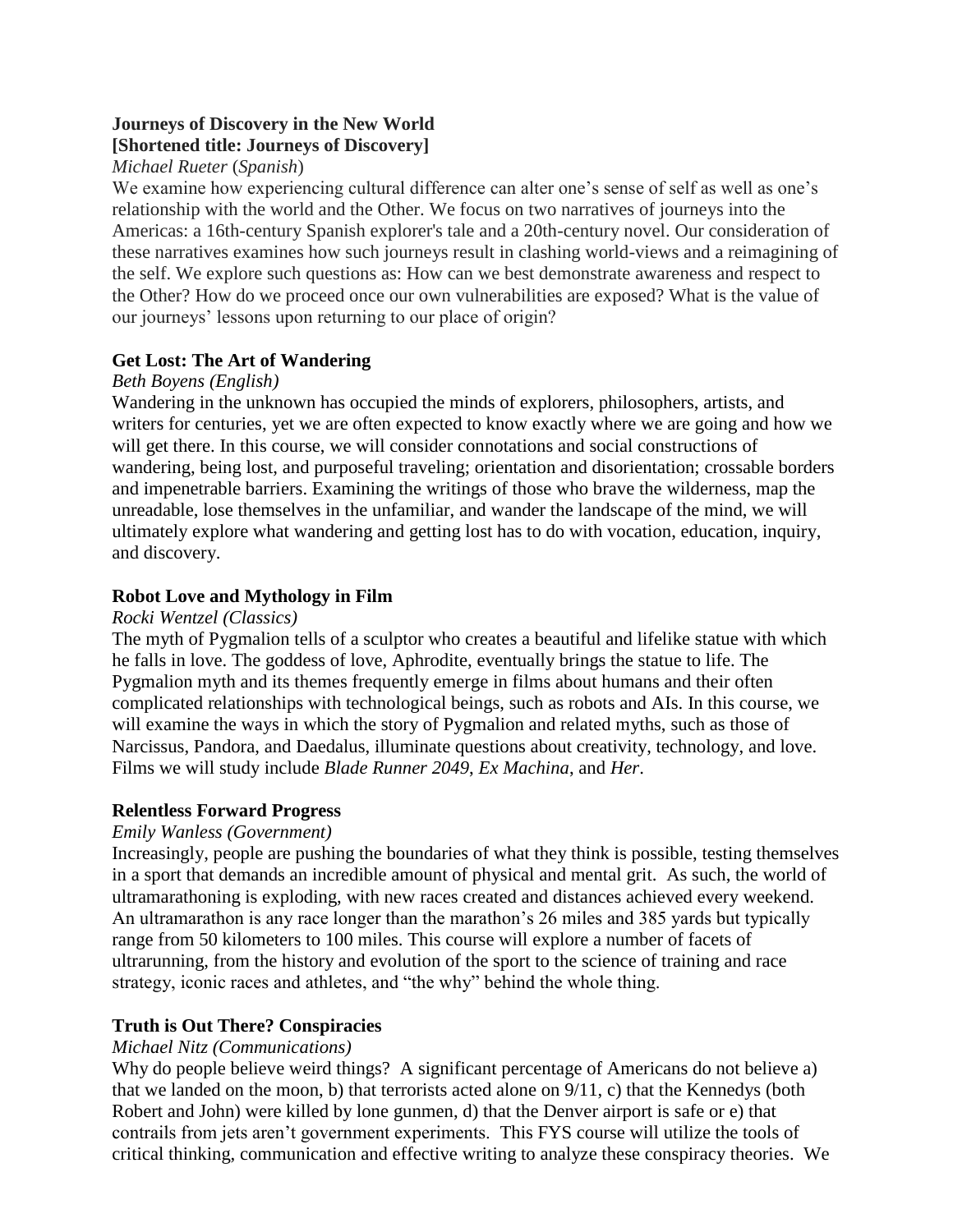will discuss how conspiratorial thinking works and study conspiracies in a variety of media. At the end of class, the hope is that students will be more literate consumers of conspiracy media.

# **Making Monsters Out of the 'Other': Philosophical Investigations of Inhumanity [Shortened Version: Making Monsters Out of the Other]**

#### *Julie Swantstrom (Religion)*

What does it mean to be not quite human, to be a monster? Philosophers have long discussed the boundaries between humanity and inhumanity. Understanding the strategies used to deem people sub-human is crucial to recognizing and resisting such determinations today. Students follow philosophers' footsteps, tracing shifts in defining monstrosity. Moving from the ancient period to the modern day, students explore the ways in which certain types of people—women, for example—have been described as monstrous; assignments and projects give students the chance to critique and respond to the methods used to determine the monstrous.

#### **Intimate Strangers**

#### *Paul Egland (Biology)*

Our bodies are home to a zoo of microbes, some well-known and some un-named, all in an intimate relationship with us. We depend on these partners to feed us, protect us and make us who we are. Yet, the relationship is not perfect. When the balance is disrupted things can go terribly wrong. In this course, we will strengthen our writing and critical thinking skills as we examine the contribution of our symbiotic partners to human health, disease and our ability to live with these intimate strangers.

#### **The Music and Times of The Beatles**

#### *Peter Folliard (Music)*

Many revere The Beatles as the greatest band of all time, while others would say this is overrated...what would you say? This course will explore the rise of John, Paul, George, and Ringo and track their musical and cultural influences. We will look in-depth at the evolution of their music from The Quarry Men to Abbey Road, from American pop covers to creating new genres of rock that continue to influence us all 50 years later. We'll examine how The Beatles engaged with the radical social changes of the 1960s including social class, gender, and race.

#### **Cat Massacres, Ritual Hangings, and Social Protest**

#### **[Shortened Version: Social Protest]**

#### *Michael Mullin (History)*

History is filled with episodes of social protest. In the 18th century apprentice printers hanged cats to protest their unhappiness, while working-class residents of Boston hanged effigies of the royal governor and others to express their unwillingness to pay a stamp tax. In the 19th century abolitionists and temperance advocates took to the streets to make their voices heard. More recently, Civil Rights protestors and Black Lives Matter proponents used street protests and social media to make their voices heard. What do these advocates of social protest all share? They share a desire to alter the existing political and/or economic system. In some cases their protests led to revolution and change. In other cases, the promised social change was either temporary, or not as far-reaching as proponents envisioned. This course looks at social protests over the course of time, and tries to understand what social change might mean for those seeking a different type of world.